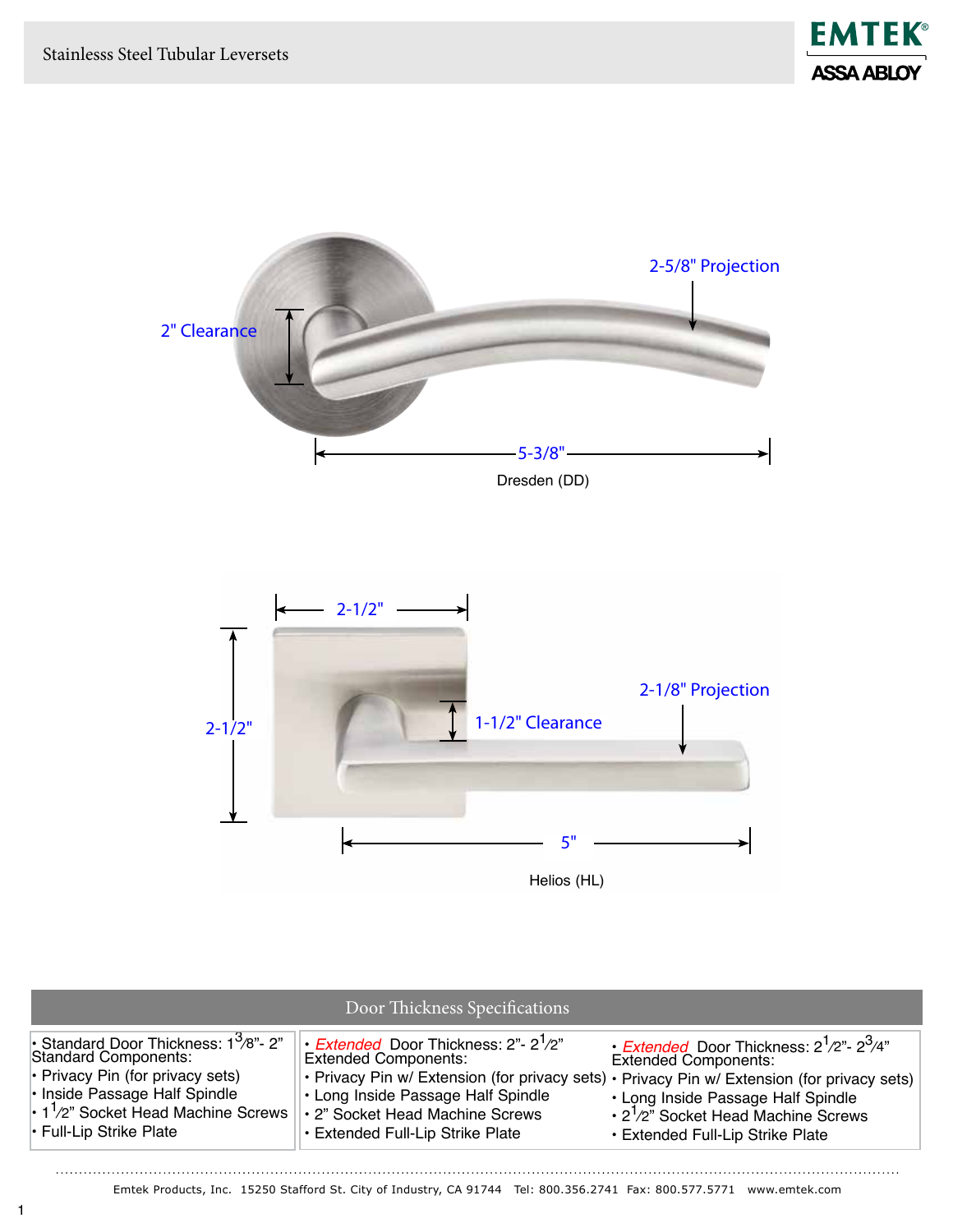. . . . . . . . . . . . . .





| Door Thickness Specifications                                                                                                                                                                                                                    |                                                                                                                                                                                                                                                                                                     |                                                                                                                                                                                                                    |  |
|--------------------------------------------------------------------------------------------------------------------------------------------------------------------------------------------------------------------------------------------------|-----------------------------------------------------------------------------------------------------------------------------------------------------------------------------------------------------------------------------------------------------------------------------------------------------|--------------------------------------------------------------------------------------------------------------------------------------------------------------------------------------------------------------------|--|
| Standard Door Thickness: $1^3$ /8"- 2"<br><b>Standard Components:</b><br>$\cdot$ Privacy Pin (for privacy sets)<br>$\cdot$ Inside Passage Half Spindle<br>$\cdot$ 1 <sup>1</sup> /2" Socket Head Machine Screws<br>$\cdot$ Full-Lip Strike Plate | • <i>Extended</i> Door Thickness: 2"- 2 <sup>1</sup> /2"<br><b>Extended Components:</b><br>. Privacy Pin w/ Extension (for privacy sets) · Privacy Pin w/ Extension (for privacy sets)<br>• Long Inside Passage Half Spindle<br>• 2" Socket Head Machine Screws<br>• Extended Full-Lip Strike Plate | • Extended Door Thickness: $2^1/2^2$ - $2^3/4^2$<br><b>Extended Components:</b><br>• Long Inside Passage Half Spindle<br>$\cdot$ 2 <sup>1</sup> /2" Socket Head Machine Screws<br>• Extended Full-Lip Strike Plate |  |

. . . . . . . . . . . . . . . .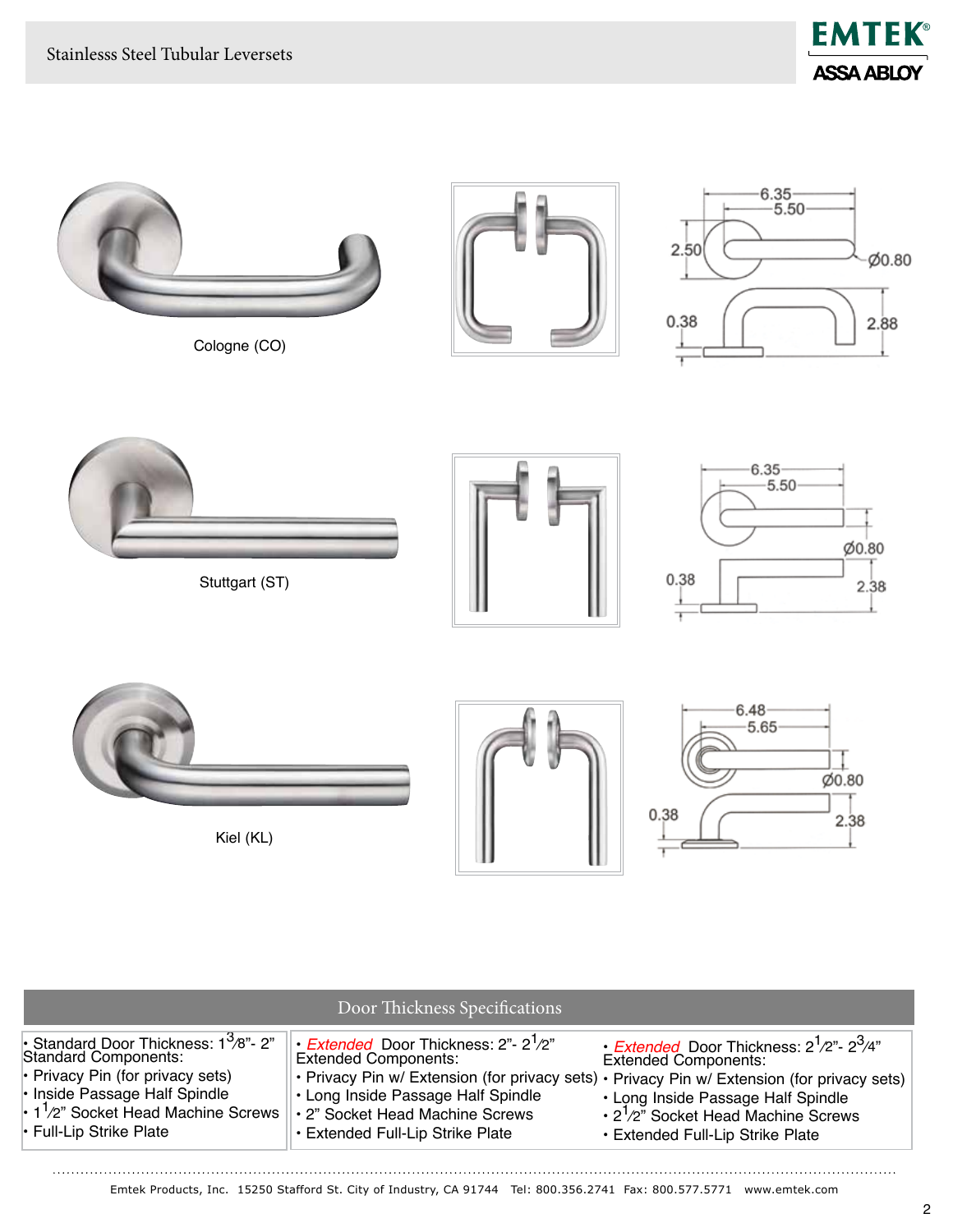



Achilles (AC)



| Door Thickness Specifications                                                                                                                                                                                                   |                                                                                                                                                                                                         |                                                                                                                                                                                                                                                                                                                          |
|---------------------------------------------------------------------------------------------------------------------------------------------------------------------------------------------------------------------------------|---------------------------------------------------------------------------------------------------------------------------------------------------------------------------------------------------------|--------------------------------------------------------------------------------------------------------------------------------------------------------------------------------------------------------------------------------------------------------------------------------------------------------------------------|
| • Standard Door Thickness: $1^3$ /8"- 2"<br>Standard Components:<br>$\cdot$ Privacy Pin (for privacy sets)<br>• Inside Passage Half Spindle<br>$\cdot$ 1 <sup>1</sup> /2" Socket Head Machine Screws<br>• Full-Lip Strike Plate | • <i>Extended</i> Door Thickness: $2^{\nu}$ - $2^{\nu}$ /2"<br><b>Extended Components:</b><br>• Long Inside Passage Half Spindle<br>• 2" Socket Head Machine Screws<br>• Extended Full-Lip Strike Plate | • <i>Extended</i> Door Thickness: $2^1/2^2$ - $2^3/4^2$<br><b>Extended Components:</b><br>• Privacy Pin w/ Extension (for privacy sets) • Privacy Pin w/ Extension (for privacy sets)<br>• Long Inside Passage Half Spindle<br>$\cdot$ 2 <sup>1</sup> /2" Socket Head Machine Screws<br>• Extended Full-Lip Strike Plate |

Emtek Products, Inc. 15250 Stafford St. City of Industry, CA 91744 Tel: 800.356.2741 Fax: 800.577.5771 www.emtek.com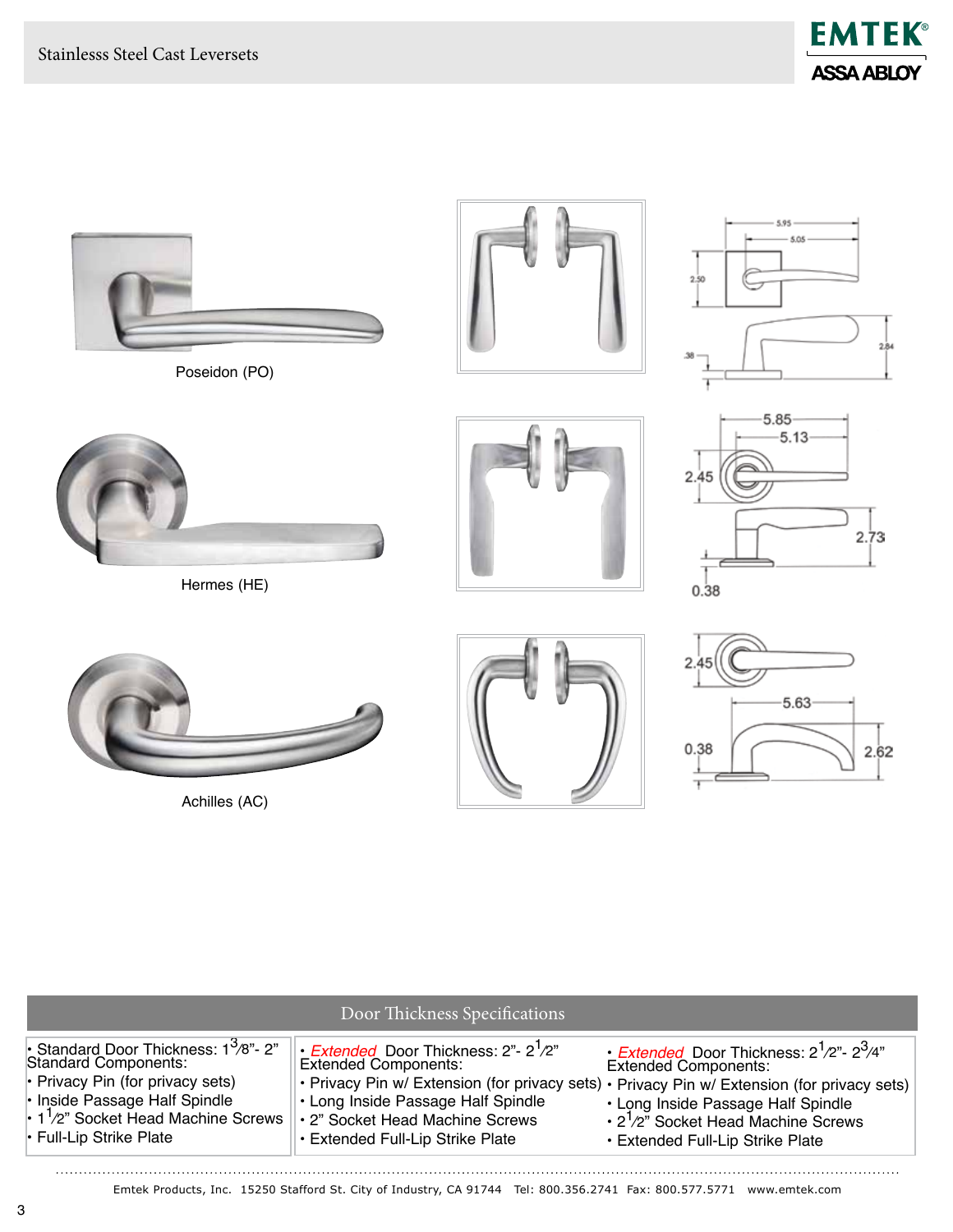



| Door Thickness Specifications                                                                                                                                                                                                          |                                                                                                                                                                                                                                                                                                           |                                                                                                                                                                                                                           |  |
|----------------------------------------------------------------------------------------------------------------------------------------------------------------------------------------------------------------------------------------|-----------------------------------------------------------------------------------------------------------------------------------------------------------------------------------------------------------------------------------------------------------------------------------------------------------|---------------------------------------------------------------------------------------------------------------------------------------------------------------------------------------------------------------------------|--|
| • Standard Door Thickness: $1^3$ /8"- 2"<br><b>Standard Components:</b><br>$\cdot$ Privacy Pin (for privacy sets)<br>• Inside Passage Half Spindle<br>$\cdot$ 1 <sup>1</sup> /2" Socket Head Machine Screws<br>• Full-Lip Strike Plate | $\cdot$ <i>Extended</i> Door Thickness: 2"- 2 <sup>1</sup> /2"<br><b>Extended Components:</b><br>. Privacy Pin w/ Extension (for privacy sets) . Privacy Pin w/ Extension (for privacy sets)<br>• Long Inside Passage Half Spindle<br>• 2" Socket Head Machine Screws<br>• Extended Full-Lip Strike Plate | • <i>Extended</i> Door Thickness: $2^1/2^2$ - $2^3/4^2$<br><b>Extended Components:</b><br>• Long Inside Passage Half Spindle<br>$\cdot$ 2 <sup>1</sup> /2" Socket Head Machine Screws<br>• Extended Full-Lip Strike Plate |  |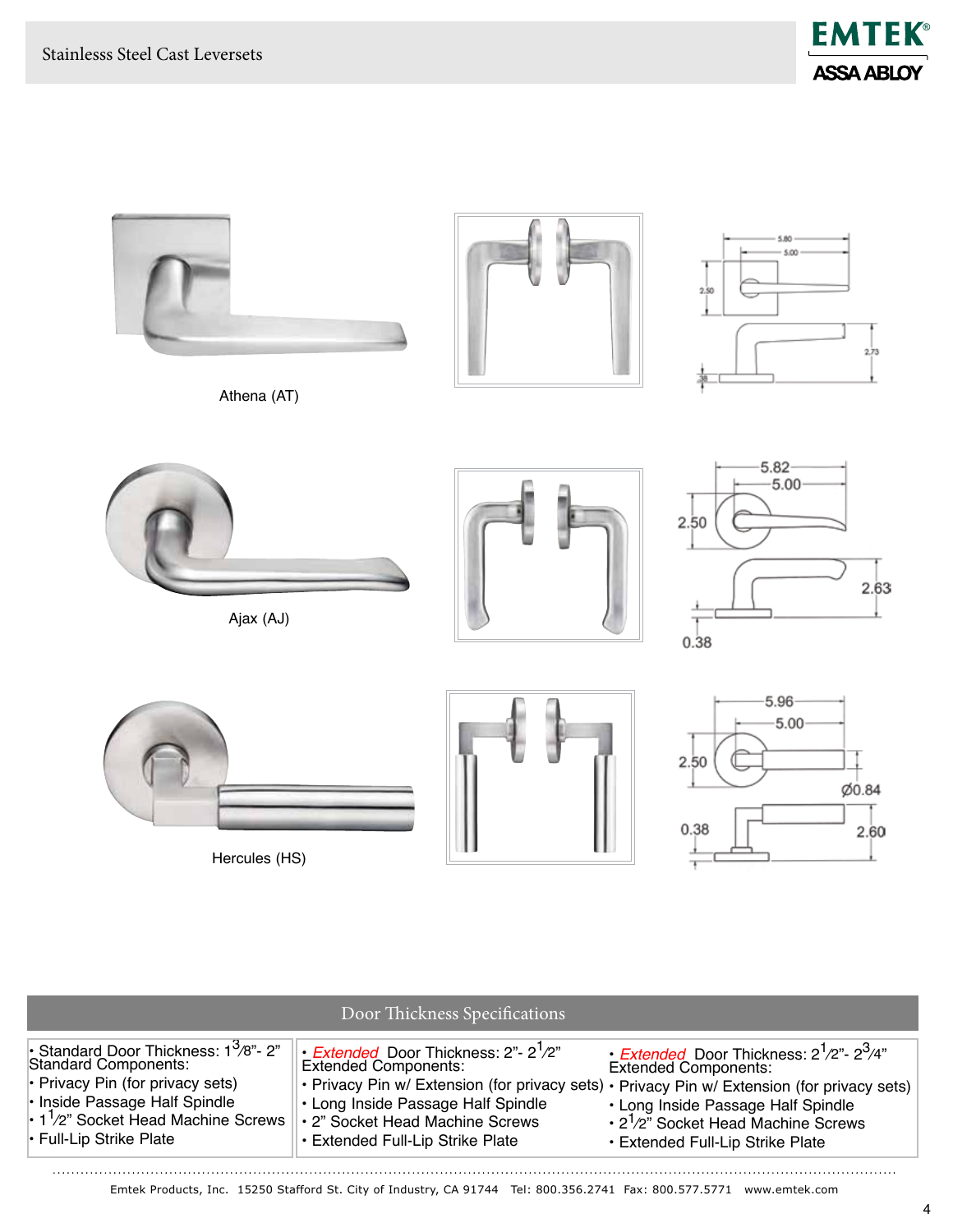



. . . . . . . . . . . . . . . . .

| Door Thickness Specifications                                                                                                                                                                                                   |                                                                                                                                                                                                                         |                                                                                                                                                                                                                                                                                                                   |  |
|---------------------------------------------------------------------------------------------------------------------------------------------------------------------------------------------------------------------------------|-------------------------------------------------------------------------------------------------------------------------------------------------------------------------------------------------------------------------|-------------------------------------------------------------------------------------------------------------------------------------------------------------------------------------------------------------------------------------------------------------------------------------------------------------------|--|
| • Standard Door Thickness: $1^3$ /8"- 2"<br>Standard Components:<br>$\cdot$ Privacy Pin (for privacy sets)<br>• Inside Passage Half Spindle<br>$\cdot$ 1 <sup>1</sup> /2" Socket Head Machine Screws<br>• Full-Lip Strike Plate | • <i>Extended</i> Door Thickness: $2^{\degree}$ - $2^{\degree}/2^{\degree}$<br><b>Extended Components:</b><br>• Long Inside Passage Half Spindle<br>• 2" Socket Head Machine Screws<br>• Extended Full-Lip Strike Plate | • Extended Door Thickness: $2^1/2^2$ - $2^3/4^2$<br><b>Extended Components:</b><br>• Privacy Pin w/ Extension (for privacy sets) • Privacy Pin w/ Extension (for privacy sets)<br>• Long Inside Passage Half Spindle<br>$\cdot$ 2 <sup>1</sup> /2" Socket Head Machine Screws<br>• Extended Full-Lip Strike Plate |  |